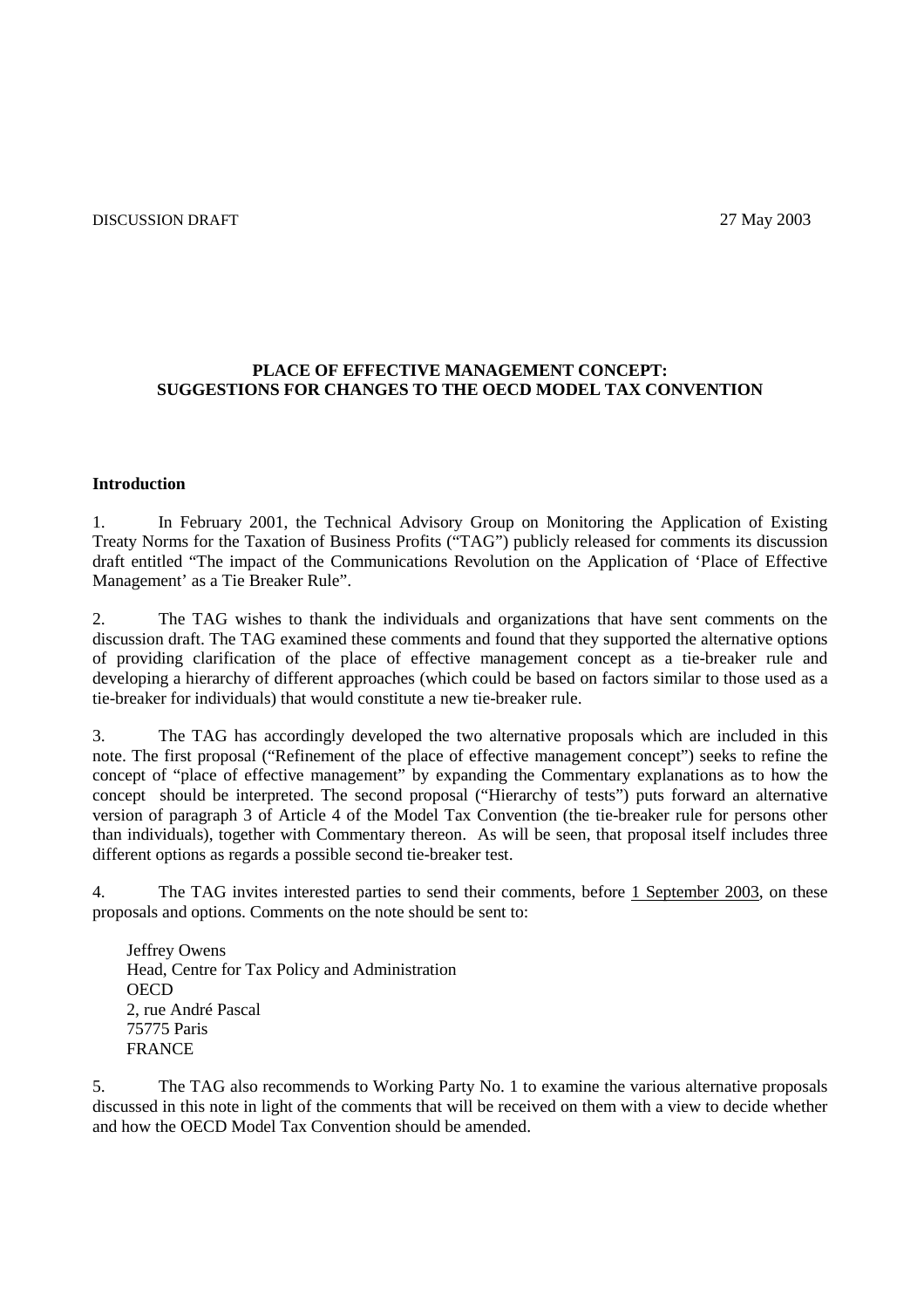## **A. Refinement of the place of effective management concept**

6. The first proposal seeks to refine the concept of "place of effective management" by expanding the Commentary explanations as to how the test should be interpreted.

7. The following changes have been prepared for that purpose (proposed additions to the existing Commentary appear in *bold italics*; deletions appear as strikethrough)

*Replace paragraph 24 of the Commentary on Article 4 by the following*:

"24. As a result of these considerations, the "place of effective management" has been adopted as the preference criterion for persons other than individuals*.[the rest of the existing paragraph has been incorporated in modified form in the following paragraphs]* The place of effective management is the place where key management and commercial decisions that are necessary for the conduct of the entity's business are in substance made. The place of effective management will ordinarily be the place where the most senior person or group of persons (for example a board of directors) makes its decisions, the place where the actions to be taken by the entity as a whole are determined; however, no definitive rule can be given and all relevant facts and circumstances must be examined to determine the place of effective management. An entity may have more than one place of management, but it can have only one place of effective management at any one time.

24.1 An entity may have more than one place of management, but it can have only one place of effective management at any one time. [*this corresponds to the last sentence of existing paragraph 24]* 

*24.2* The place of effective management is the place where *the* key management and commercial decisions that are necessary for the conduct of the entity's business are in substance made The place of effective management will ordinarily be the place where the most senior person or group of persons (for example a board of directors) makes its decisions, the place where the actions to be taken by the entity as a whole are determined; however, no definitive rule can be given.*, i.e.* the place where the actions to be taken by the entity as a whole are*, in fact,* determined and all. *All the* relevant facts and circumstances must be examined to determine the place of effective management. *[this corresponds to the second and third sentences of existing paragraph 24].* 

24.3 The place of effective management will *is* ordinarily be the place where the most senior person or group of persons (for example a board of directors) makes its decisions*, [this corresponds to the third sentence of existing paragraph 24] which normally corresponds to where it meets. There are cases, however, where the key management and commercial decisions necessary for the conduct of the entity's business are in substance made in one place somewhere by a person or group of persons but are formally finalized somewhere else by it or by another person or group of persons. In such cases, it will be necessary to consider other factors. Depending on the circumstances, these other factors could include:* 

- − *Where a board of directors formally finalizes key management and commercial decisions necessary for the conduct of the entity's business at meetings held in one State but these decisions are in substance made in another State, the place of effective management will be in the latter State.*
- − *If there is a person such as a controlling interest holder (e.g. a parent company or associated enterprise) that effectively makes the key management and commercial decisions that are necessary for the conduct of the entity's business, the place of effective*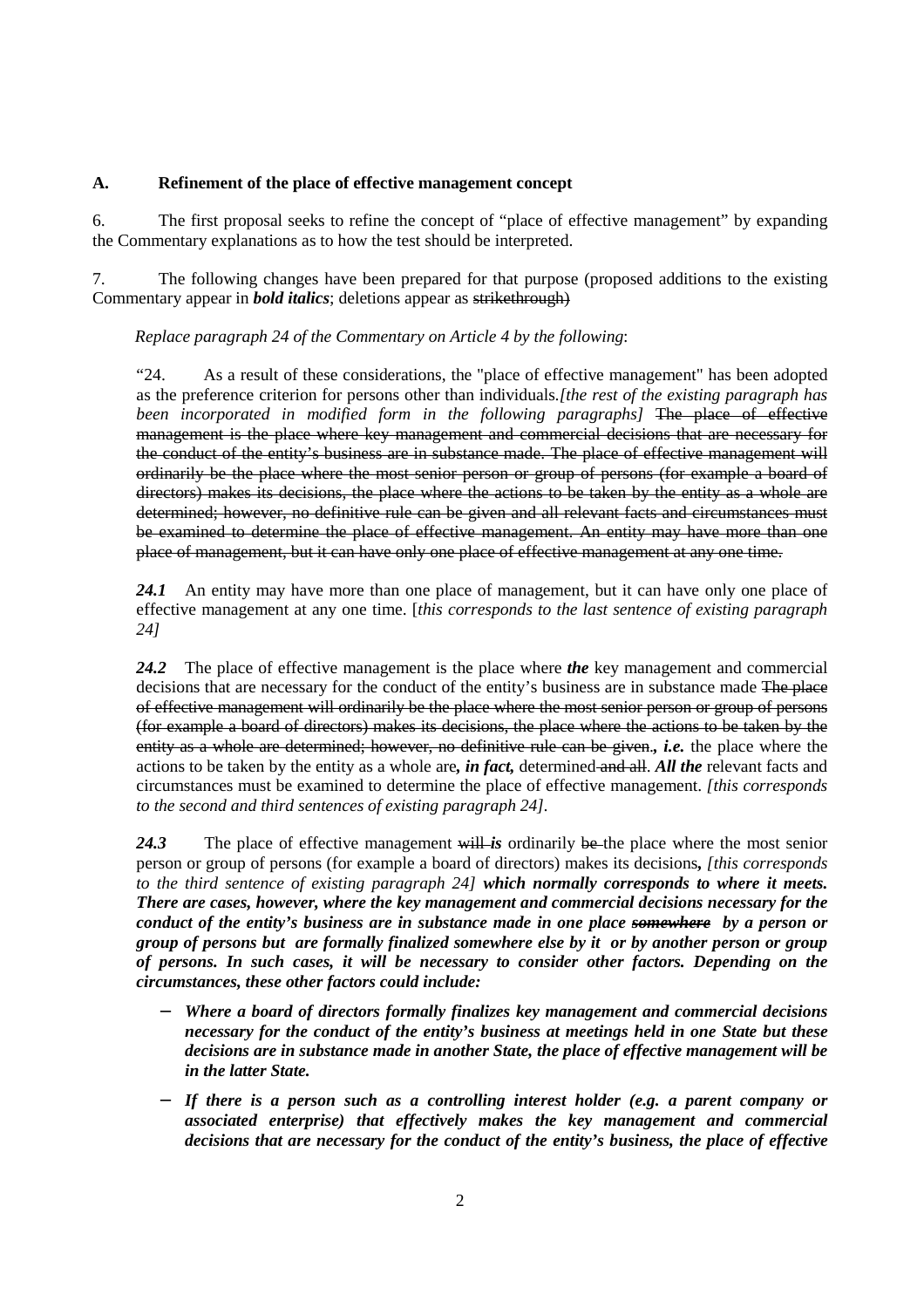*management will be where that person makes these key decisions. For that to be the case, however, the key decisions made by that person must go beyond decisions related to the normal management and policy formulation of a group's activities (e.g. the type of decisions that a parent company of a multinational group would be expected to take as regards the direction, co-ordination and supervision of the activities of each part of the group).* 

− *Where a board of directors routinely approves the commercial and strategic decisions made by the executive officers, the place where the executive officers perform their functions would be important in determining the place of effective management of the entity. In distinguishing between a place where a decision is made as opposed to where it is merely approved, one should consider the place where advice on recommendations or options relating to the decisions were considered and where the decisions were ultimately developed."* 

## **B. Hierarchy of tests**

8. The second proposal is to adopt the following new version of paragraph 3 of Article 4 of the Model Tax Convention (the tie-breaker rule for persons other than individuals). That new version, which would replace the existing paragraph, follows the approach currently used in paragraph 2 (the tie-breaker rule for individuals) of using four different rules that apply in succession to resolve the dual-residence situation. Three different options have been offered as regards the second rule that would apply if the situation could not be solved through the place of effective management test. Comments are particularly invited on which of these three options should be preferred, on whether one of these options (e.g. option C, as was suggested by some members of the TAG) should be made the first rule after place of effective management with one of the other two options becoming the next rule in the hierarchy, and on whether the three options should rather be offered as three additional rules in the proposed hierarchy (and if yes, in which order).

"3. Where by reason of the provisions of paragraph 1 a person other than an individual is a resident of both Contracting States, then its status shall be determined as follows:

- a) it shall be deemed to be a resident only of the State in which its place of effective management is situated;
- b) if the State in which its place of effective management is situated cannot be determined or if its place of effective management is in neither State, it shall be deemed to be a resident only of the State [OPTION A: with which its economic relations are closer] [OPTION B: in which its business activities are primarily carried on] [OPTION C: in which its senior executive decisions are primarily taken].
- c) if the State [with which its economic relations are closer] [in which its business activities are primarily carried on] [in which its senior executive decisions are primarily taken] cannot be determined, it shall be deemed to be a resident of the State from the laws of which it derives its legal status;
- d) if it derives its legal status from neither State or from both States, or if the State the State from the laws of which it derives its legal status cannot be determined, the competent authorities of the Contracting States shall settle the question by mutual agreement. "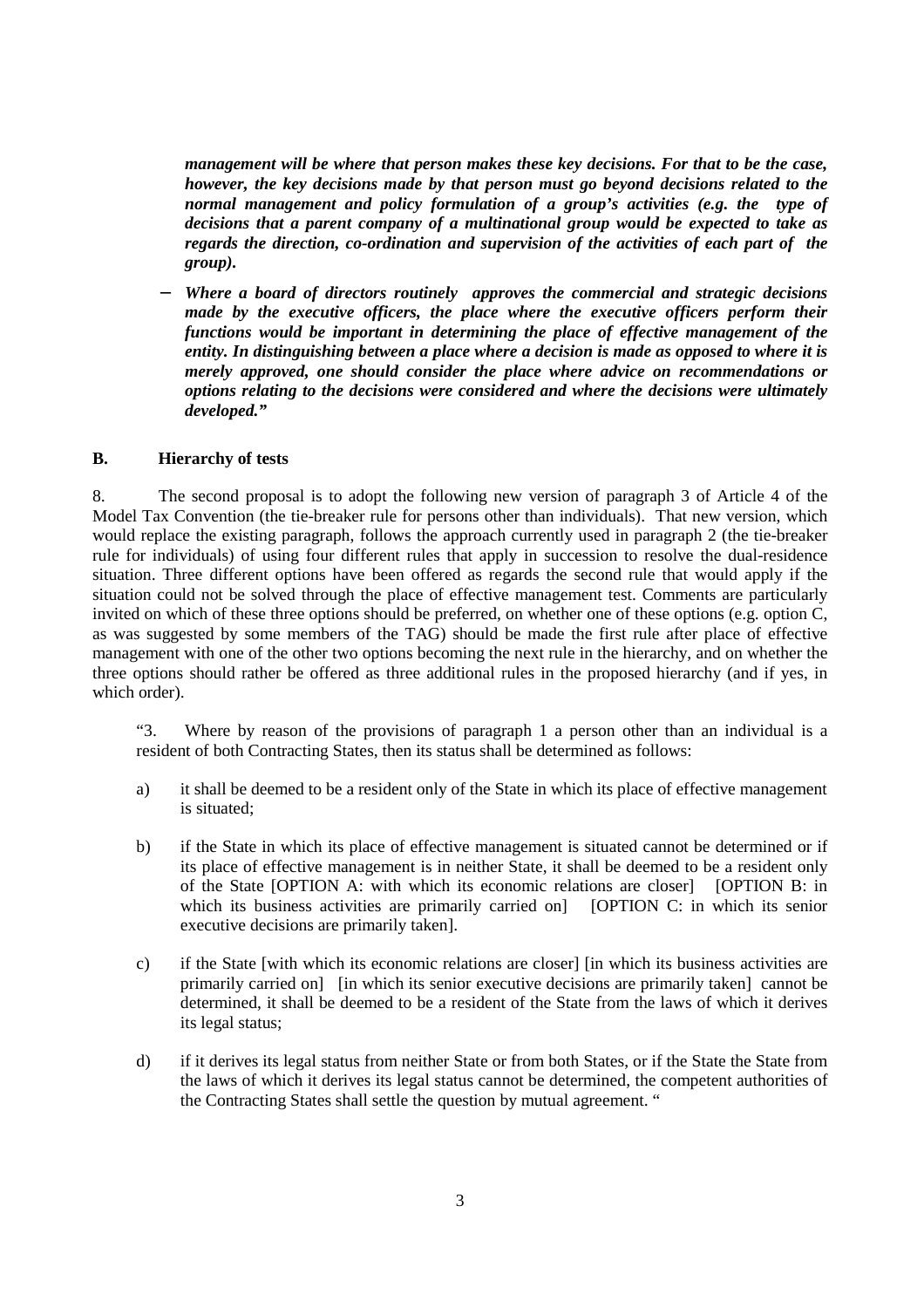9. The Commentary to that new paragraph could be drafted along the following lines (proposed additions to the existing Commentary appear in *bold italics*; deletions appear as strikethrough):

*Replace paragraphs 21 to 24 of the Commentary to Article 4 by the following*:

"21. This paragraph concerns companies and other bodies of persons, irrespective of whether they are or not legal persons. It may be rare in practice for a company, etc. to be subject to tax as a resident in more than one State, but it is, of course, possible if, for instance, one State attaches importance to the registration and the other State to the place of effective management. So, in the case of companies, etc., also, special rules as to the preference must be established.

*22. To solve such conflicts of residence, rules have been established which give the attachment to one State a preference over the attachment to the other State. As for individuals, the facts to which the rules will apply are those existing during the period when the residence of the taxpayer affects tax liability, which may be less than an entire taxable period.* 

22. It would not be an adequate solution to attach importance to a purely formal criterion like registration. Therefore paragraph 3 attaches importance to the place where the company, etc. is actually managed.

23. The formulation of the preference criterion in the case of persons other than individuals was considered in particular in connection with the taxation of income from shipping, inland waterways transport and air transport. A number of conventions for the avoidance of double taxation on such income accord the taxing power to the State in which the "place of management" of the enterprise is situated; other conventions attach importance to its "place of effective management", others again to the "fiscal domicile of the operator".

*23. The paragraph first gives preference to the Contracting State in which the "place of effective management" of the entity is situated.* An entity may have more than one place of management, but it can have only one place of effective management at any one time. [*this sentence corresponds to the last sentence of existing paragraph 24]* 

*24.* The place of effective management is the place where *the* key management and commercial decisions that are necessary for the conduct of the entity's business are in substance made The place of effective management will ordinarily be the place where the most senior person or group of persons (for example a board of directors) makes its decisions, the place where the actions to be taken by the entity as a whole are determined; however, no definitive rule can be given.*, i.e.* the place where the actions to be taken by the entity as a whole are*, in fact,* determined and all. *All the* relevant facts and circumstances must be examined to determine the place of effective management. *[this corresponds to the second and third sentences of existing paragraph 24].* 

24.1 The place of effective management will *is* ordinarily be the place where the most senior person or group of persons (for example a board of directors) makes its decisions*, [this corresponds to the third sentence of existing paragraph 24] which normally corresponds to where it meets. There are cases, however, where the key management and commercial decisions necessary for the conduct of the entity's business are in substance made in one place somewhere by a person or group of persons but are formally finalized somewhere else by it or by another person or group of persons. In such cases, it will be necessary to consider other factors. Depending on the circumstances, these other factors could include:* 

− *Where a board of directors formally finalizes key management and commercial decisions necessary for the conduct of the entity's business at meetings held in one State but these*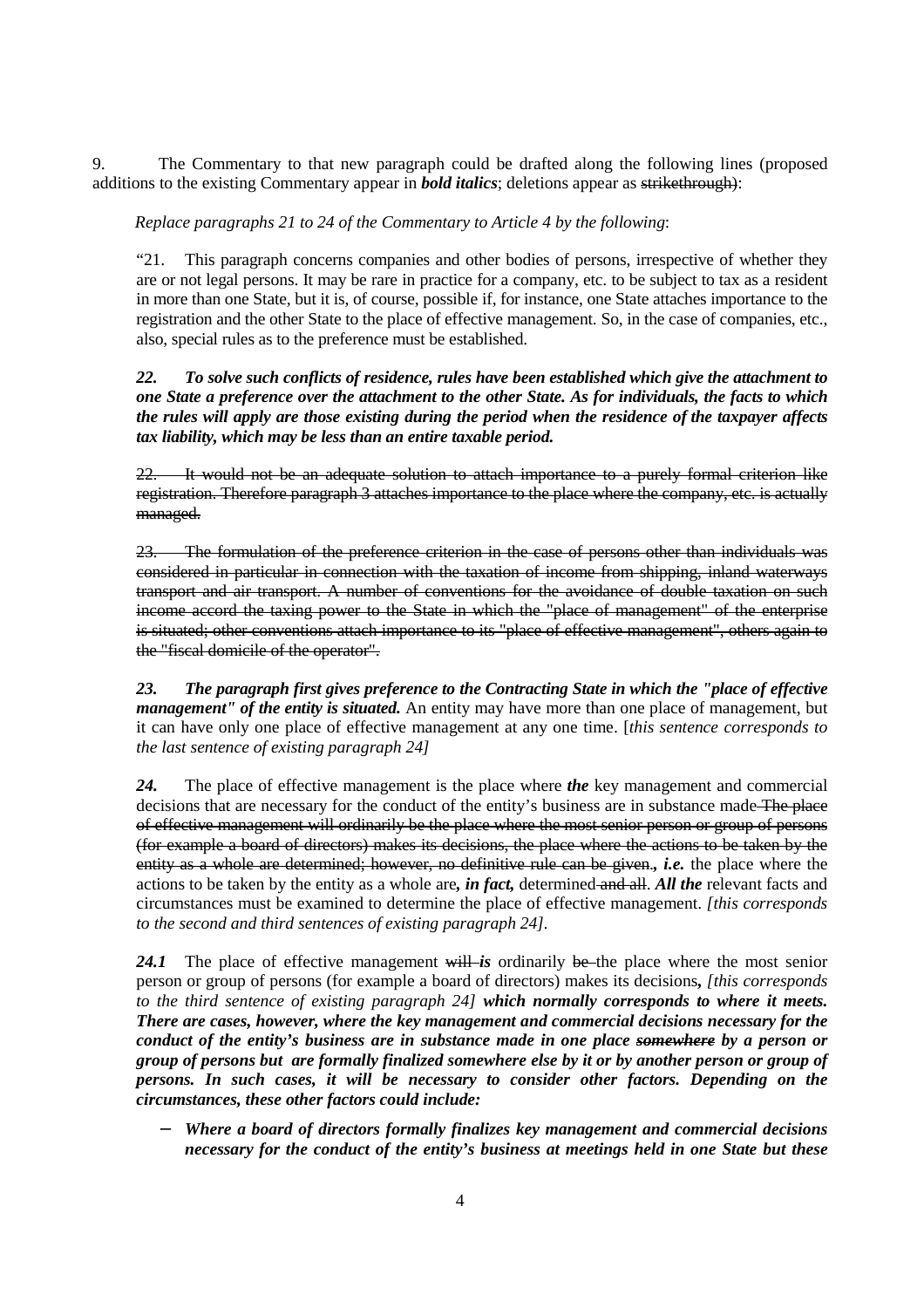*decisions are in substance made in the other another State, the place of effective management will be in the latter State.* 

- − *If there is a person such as a controlling interest holder (e.g. a parent company or associated enterprise) that effectively makes the key management and commercial decisions that are necessary for the conduct of the entity's business, the place of effective management will be where that person makes these key decisions. For that to be the case, however, the key decisions taken by that person must go beyond decisions related to the normal management and policy formulation of a group's activities (e.g. the type of decisions that a parent company of a multinational group would be expected to take as regards the direction, co-ordination and supervision of the activities of each part of the group).*
- − *Where a board of directors routinely approves the commercial and strategic decisions made by the executive officers, the place where the executive officers perform their functions would be important in determining the place of effective management of the entity. In distinguishing between a place where a decision is made as opposed to where it is merely approved, one should consider the place where advice on recommendations or options relating to the decisions were considered and where the decisions were ultimately developed.*

*[OPTION A: 24.2 In some rare cases it may be impossible to make a clear determination of the State in which the place of effective management of the entity is situated or the facts may indicate that this place is situated in none of the Contracting States. For instance, it may be that the senior group of persons responsible for making key decisions for the entity regularly meets in different places so that the decisions are not primarily taken in any given State. Also, that group may carry its meetings through modern communication technology in such a way that it is impossible to identify a particular State where its decisions are made. In these cases subparagraph b) gives preference to the State with which the entity's economic relations are closer. The preference to the State with which the economic relations are closer is based on the conclusion that, in such cases, the entity should be considered a resident of the Contracting State in which it is making greater use of economic resources as well as the legal, financial, physical and social infrastructures. The application of that test will involve examining various factors, such as in which State the entity has most of its employees and assets, carries on most of its activities, derives most of its revenues, has its headquarters, carries on most of its senior management functions or from which State the entity derives it legal status. If an examination of these and other relevant factors taken as a whole clearly shows that the entity is more economically related to one State than to the other, then it will be considered to be a resident of only that State.]*

*[OPTION B: 24.2 In some rare cases it may be impossible to make a clear determination of the State in which the place of effective management of the entity is situated or the facts may indicate that this place is situated in none of the Contracting States. For instance, it may be that the senior group of persons responsible for making key decisions for the entity regularly meets in different places so that the decisions are not primarily taken in any given State. Also, that group may carry its meetings through modern communication technology in such a way that it is impossible to identify a particular State where its decisions are made. In these cases subparagraph b) gives preference to the State in which the entity's business activities are primarily carried on. This will require determining, on the basis of a functional analysis of the activities performed by the entity in the two Contracting States, in which of these two States the functions performed by the entity are clearly the most important.]* 

*[OPTION C: 24.2 In some rare cases it may be impossible to make a clear determination of the State in which the place of effective management of the entity is situated or the facts may*